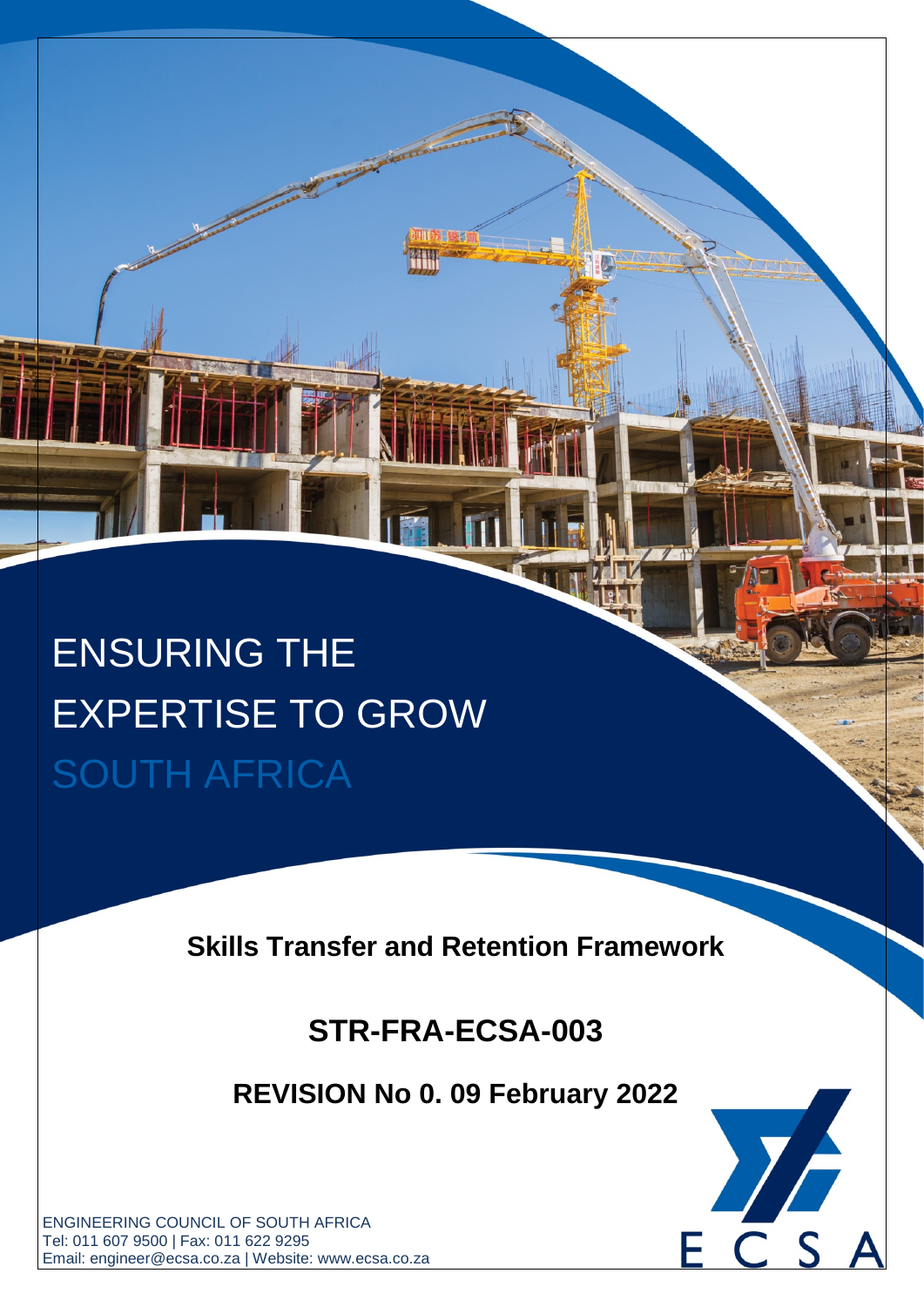| <b>Document No.:</b><br>STR-FRA-ECSA-003                | <b>Revision No.: 0</b> | <b>Effective Date:</b><br>09/02/2022 |      |
|---------------------------------------------------------|------------------------|--------------------------------------|------|
| <b>Subject: Skills Transfer and Retention Framework</b> |                        |                                      | ECSA |
| <b>Compiler:</b><br><b>MB Mtshali</b>                   | Page 2 of 16           |                                      |      |

## **TABLE OF CONTENTS**

| 1.             |                                                                      |  |
|----------------|----------------------------------------------------------------------|--|
| 2.             | PURPOSE OF SKILLS TRANSFER AND RETENTION FRAMEWORK 6                 |  |
| 3.             | OBJECTIVE OF SKILLS TRANSFER AND RETENTION FRAMEWORK 6               |  |
| 4.             |                                                                      |  |
| 5.             |                                                                      |  |
| 6.             |                                                                      |  |
| 7 <sub>1</sub> |                                                                      |  |
| 8.             |                                                                      |  |
| 9.             |                                                                      |  |
|                |                                                                      |  |
|                |                                                                      |  |
|                |                                                                      |  |
|                | 13. ASSESSMENT OF EFFECTIVENESS OF SERVICES RENDERED AND RECEIVED 13 |  |
|                |                                                                      |  |
|                |                                                                      |  |
|                |                                                                      |  |
|                |                                                                      |  |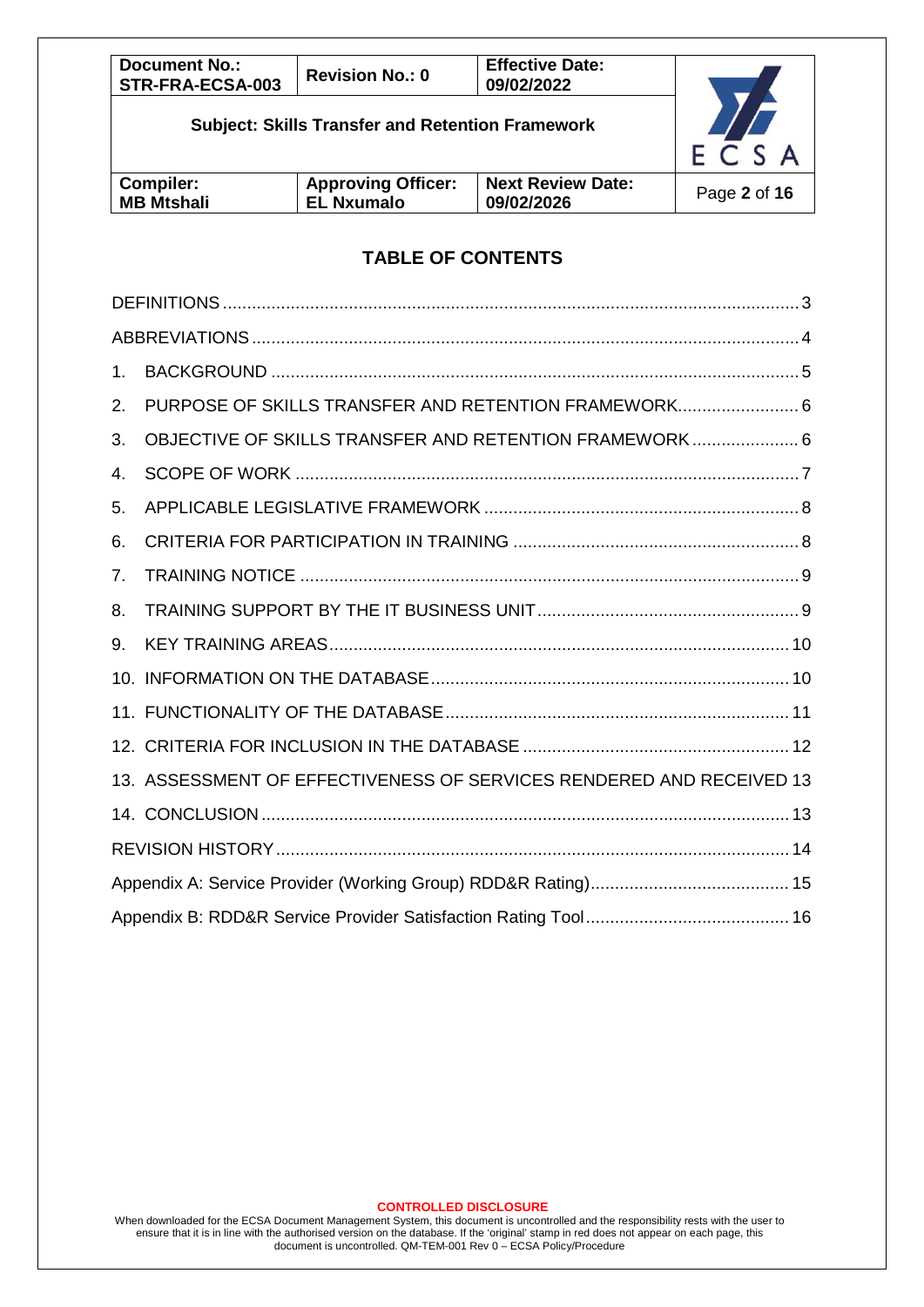| <b>Document No.:</b><br>STR-FRA-ECSA-003                                                                         | <b>Revision No.: 0</b> | <b>Effective Date:</b><br>09/02/2022 |                     |
|------------------------------------------------------------------------------------------------------------------|------------------------|--------------------------------------|---------------------|
| <b>Subject: Skills Transfer and Retention Framework</b><br><b>Approving Officer:</b><br><b>Next Review Date:</b> |                        |                                      | $E\overline{C} S A$ |
| Compiler:<br><b>MB Mtshali</b>                                                                                   | <b>EL Nxumalo</b>      | 09/02/2026                           | Page 3 of 16        |

#### **DEFINITIONS**

**Registered person:** means a person registered under one of the categories referred to in Section 18 of the Engineering Profession Act, 46 of 2000.

**Expert:** means a professional person who is very knowledgeable about specific functions of ECSA.

#### **CONTROLLED DISCLOSURE**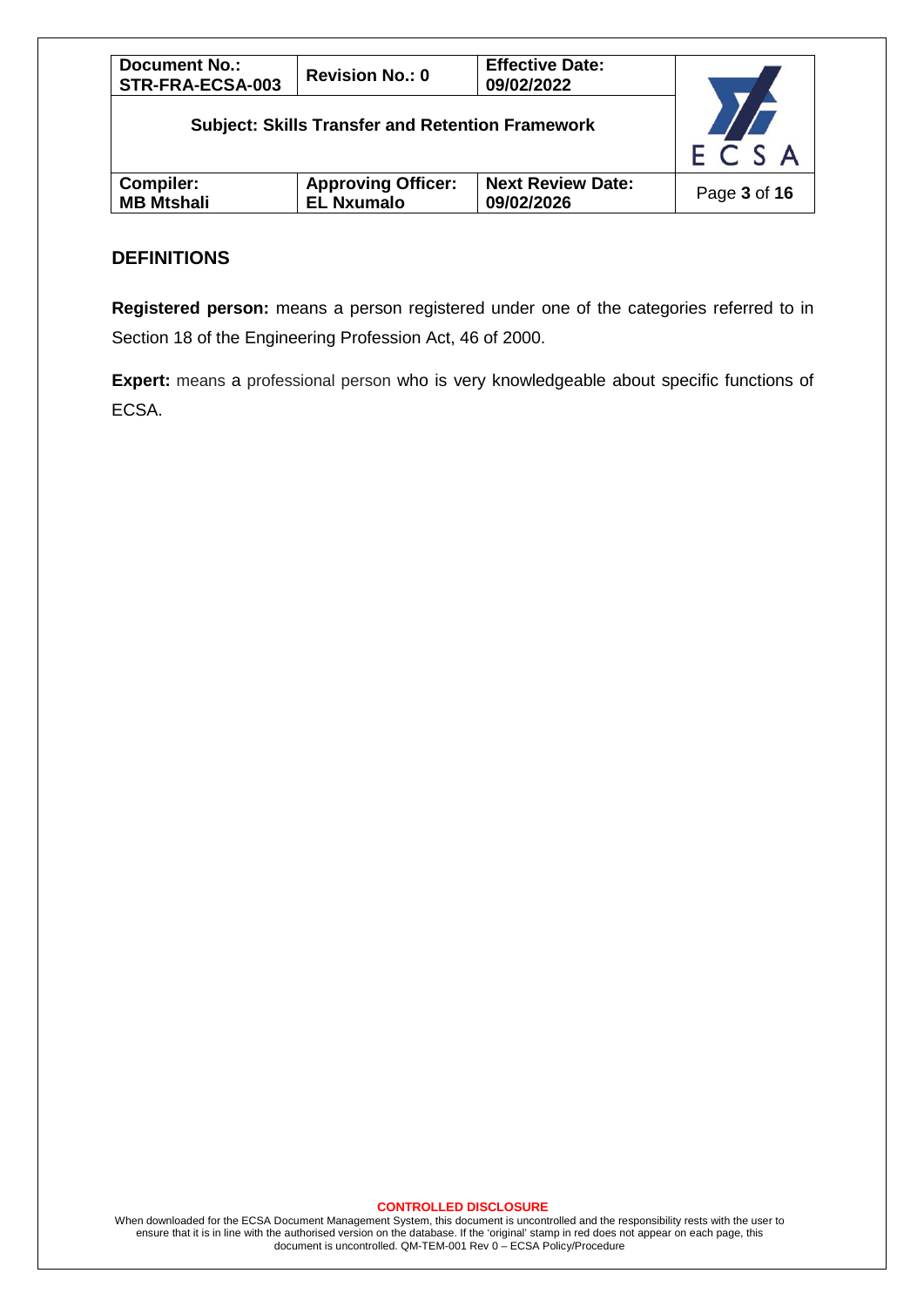| <b>Document No.:</b><br>STR-FRA-ECSA-003                | <b>Revision No.: 0</b>                         | <b>Effective Date:</b><br>09/02/2022   |              |
|---------------------------------------------------------|------------------------------------------------|----------------------------------------|--------------|
| <b>Subject: Skills Transfer and Retention Framework</b> |                                                |                                        | ECSA         |
| <b>Compiler:</b><br><b>MB Mtshali</b>                   | <b>Approving Officer:</b><br><b>EL Nxumalo</b> | <b>Next Review Date:</b><br>09/02/2026 | Page 4 of 16 |

## **ABBREVIATIONS**

| BU            | <b>Business Unit</b>                               |
|---------------|----------------------------------------------------|
| <b>ECSA</b>   | <b>Engineering Council of South Africa</b>         |
| <b>EPA</b>    | Engineering Profession Act, 46 of 2000             |
| HEI           | <b>Higher Education Institution</b>                |
| <b>PFMA</b>   | Public Finance Management Act, 1 of 1999           |
| IT.           | <b>Information Technology</b>                      |
| <b>ICT BU</b> | Information Communication Technology Business Unit |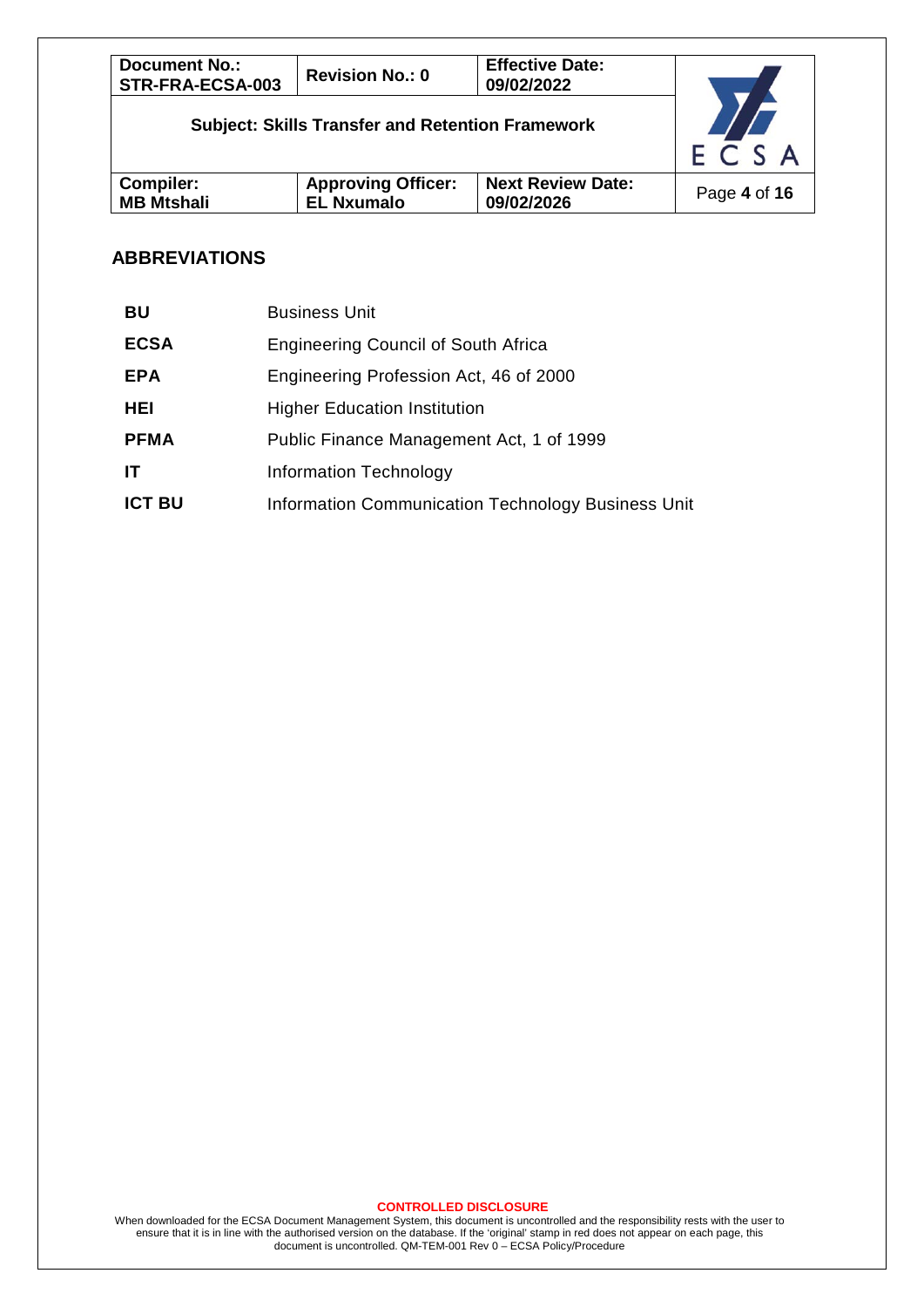| <b>Document No.:</b><br>STR-FRA-ECSA-003                | <b>Revision No.: 0</b>                         | <b>Effective Date:</b><br>09/02/2022   |              |
|---------------------------------------------------------|------------------------------------------------|----------------------------------------|--------------|
| <b>Subject: Skills Transfer and Retention Framework</b> |                                                |                                        | ECSA         |
| <b>Compiler:</b><br><b>MB Mtshali</b>                   | <b>Approving Officer:</b><br><b>EL Nxumalo</b> | <b>Next Review Date:</b><br>09/02/2026 | Page 5 of 16 |

#### **1. BACKGROUND**

The Engineering Council of South Africa (ECSA) is a statutory council, established in terms of the Engineering Profession Act, 46 of 2000 (the Act), with a mandate to, among others, accredit engineering programmes at Higher Education Institutions (HEIs), register persons in the prescribed categories of registration and regulate the professional conduct of registered persons. The ECSA business model requires sourcing expertise from the stakeholders to assist with its mandate within the broader parameters of the ECSA legislative framework, rules and strategic direction.

Its legislative mandate empowers ECSA to perform the following duties:

- Develop standards for engineering education and professional competency.
- Register engineering practitioners in approved categories of registration who demonstrate competency against set standards and maintain a national register of accredited engineering practitioners.
- Develop and enforce the code of conduct for the registered practitioners.
- Develop the specified categories of registration.
- Conduct accreditation visits to evaluate engineering education programmes at tertiary institutions.
- Investigate complaints of improper conduct against registered persons.
- Recognise Voluntary Associations (VAs).
- Enter into international agreements for the recognition of engineering educational programmes and registration.
- Recommend to the Council for the Built Environment (CBE) the identification of the type of work performed by engineering practitioners.
- Determine conditions relating to continuing education and training/continuing professional development (CPD).
- Annually publish guideline professional fees and scope of work.

ECSA, like many other organisations around the world, is rapidly approaching a crisis in its registered persons database triggered by the growing number of aging registered persons who assist ECSA in conducting its business. The aging population is a global trend that necessitate

#### **CONTROLLED DISCLOSURE**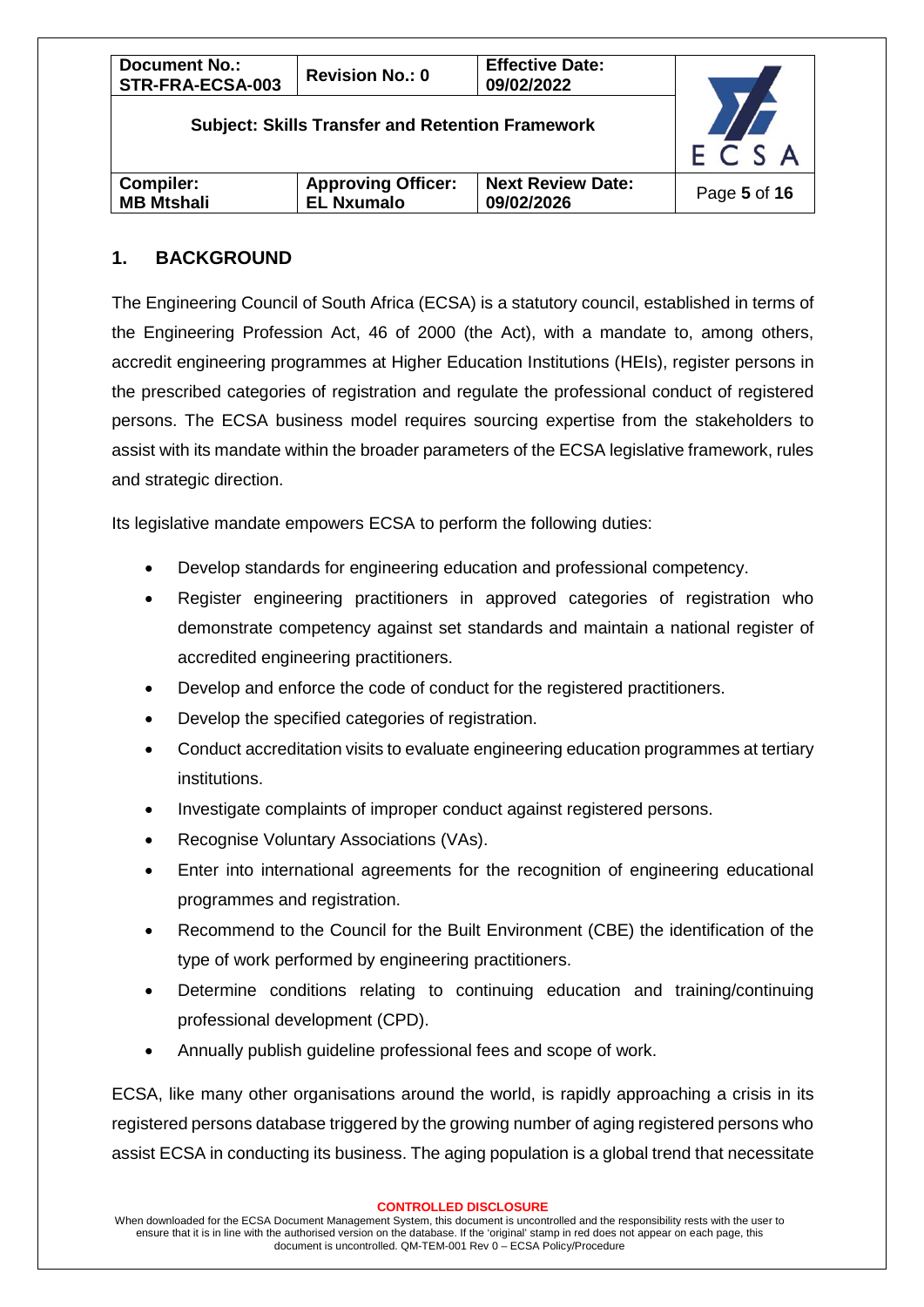| <b>Document No.:</b><br>STR-FRA-ECSA-003                | <b>Revision No.: 0</b>                         | <b>Effective Date:</b><br>09/02/2022   |              |
|---------------------------------------------------------|------------------------------------------------|----------------------------------------|--------------|
| <b>Subject: Skills Transfer and Retention Framework</b> | $E\overline{C}$ S A                            |                                        |              |
| <b>Compiler:</b><br><b>MB Mtshali</b>                   | <b>Approving Officer:</b><br><b>EL Nxumalo</b> | <b>Next Review Date:</b><br>09/02/2026 | Page 6 of 16 |

the need for a skills retention framework. The exact way to achieve this differs from organisation to organisation.

In 2018, ECSA conducted a mid-term review of its 2015–2020 Strategy where one of the threats for business continuity was heavy reliance on volunteers in conducting business. ECSA then developed an ECSA Framework for Stakeholder Contribution with the assistance of some VAs. The latter was published on the ECSA website for comments to ensure involvement of all stakeholders and ECSA approved it in 2019. Although the ECSA Framework for Stakeholder Contribution includes engagement of registered persons, it does not deal with skills transfer and retention; this framework therefore focuses on this aspect.

Registered persons since time immemorial have been directly involved in supporting business as volunteers. Their involvement has never been structured resulting in overburdening of a few individuals with ECSA business activities. Heavy reliance on volunteers has also been identified as an organisational risk since all core activities are carried out with the assistance of registered persons or experts, as necessitated by the task.

#### **2. PURPOSE OF SKILLS TRANSFER AND RETENTION FRAMEWORK**

This framework aims to create a clear approach to skills transfer and retention in terms of conducting ECSA's activities and to ensure that any staff members and registered persons or experts involved are competent. The framework further supports ECSA's vision to provide engineering excellence to transform the nation and to ensure that ECSA provides fair, accessible, credible, transparent and globally accepted services to all registered persons within the parameters of national legislative framework and standards as well as international standards and rules. The framework supplements the document **SKH-C-FRA-ECSA-002**: **Stakeholder Contribution Framework** and must be read in conjunction with it.

## **3. OBJECTIVE OF SKILLS TRANSFER AND RETENTION FRAMEWORK**

The framework's objective is to ensure the transfer and retention of knowledge and skills of registered persons or experts who assist ECSA in conducting its day-to-day business is managed. It seeks to put measures in place that will grow the pool of registered persons who assist ECSA in delivering on its mandate, both now and in future. The current ECSA business

When downloaded for the ECSA Document Management System, this document is uncontrolled and the responsibility rests with the user to ensure that it is in line with the authorised version on the database. If the 'original' stamp in red does not appear on each page, this document is uncontrolled. QM-TEM-001 Rev 0 – ECSA Policy/Procedure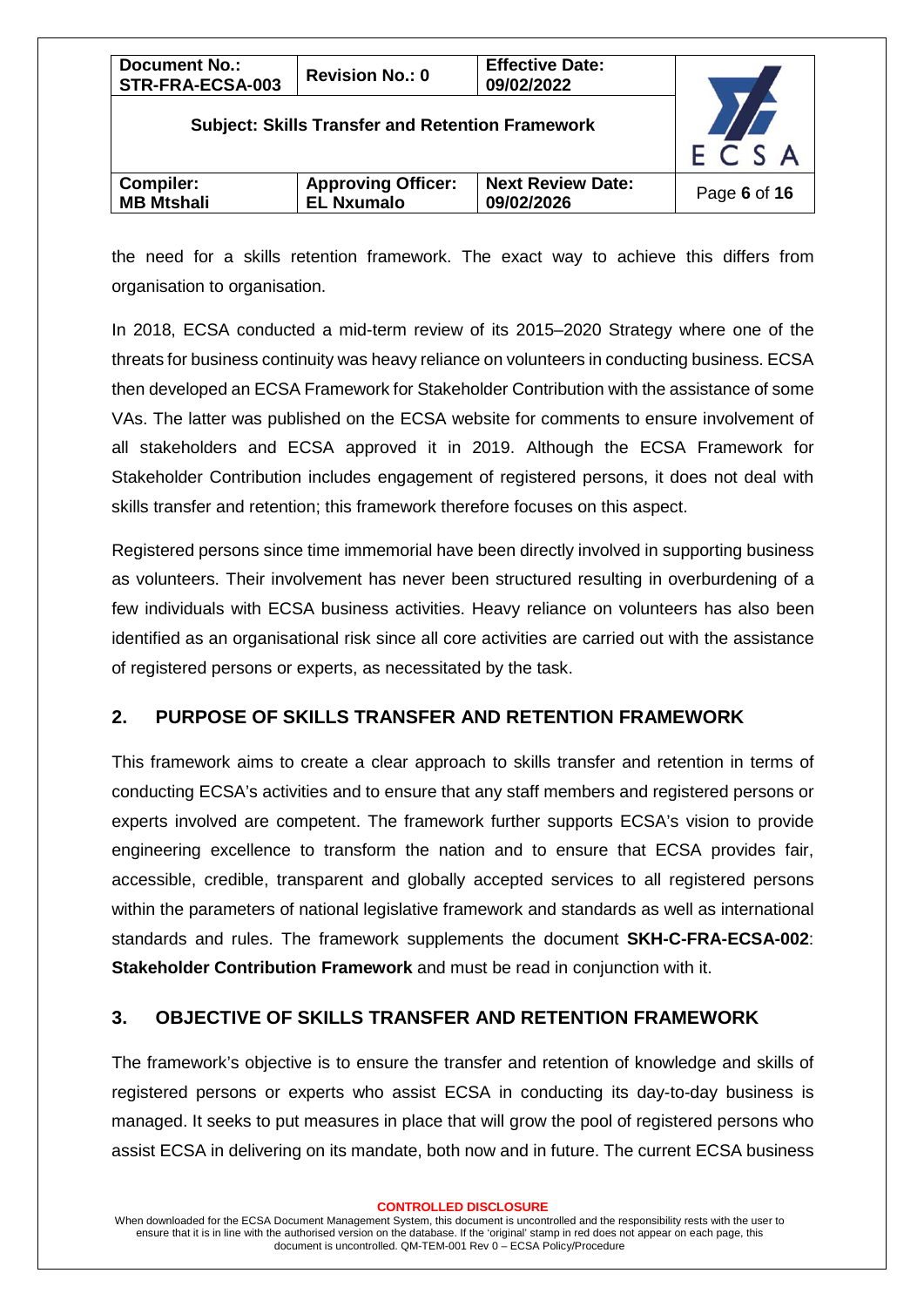| <b>Document No.:</b><br>STR-FRA-ECSA-003                | <b>Revision No.: 0</b>                         | <b>Effective Date:</b><br>09/02/2022   |                     |
|---------------------------------------------------------|------------------------------------------------|----------------------------------------|---------------------|
| <b>Subject: Skills Transfer and Retention Framework</b> |                                                |                                        | $E\overline{C} S A$ |
| <b>Compiler:</b><br><b>MB Mtshali</b>                   | <b>Approving Officer:</b><br><b>EL Nxumalo</b> | <b>Next Review Date:</b><br>09/02/2026 | Page 7 of 16        |

model relies heavily on volunteers, which poses a risk that was articulated in the 2015–2020 ECSA Strategy mid-term review as one of the current organisational risks.

The framework defines the relevant aspects associated with continuous training of registered persons for capacity building. It should also help attract new registered person or experts to participate in ECSA activities.

The database of the registered persons or experts who will share their knowledge and experience both in the short and long term will be developed. It will assist by offering relief to individuals who are burdened with several ECSA activities at the same time.

## **4. SCOPE OF WORK**

Experts are sourced individually or within the committee or working group to assist ECSA to execute its mandate consistent with the Council approved annual performance plans and strategic plans. Therefore, this document provides a framework to guide the training and participation of registered engineering professionals and retain their skills and knowledge. This framework therefore allows for the establishment of a common database (pool) of registered persons/experts to conduct work in the following ECSA functions:

- Research
- Policy development and review
- Accreditation of engineering programmes in HEIs
- Evaluation of educational background qualification of non-accredited qualifications
- Certification of engineering training academies and certification of candidacy training programmes
- Registration of professionals and candidates
- Investigations of improper conduct / misconduct
- Regulation of professional conduct
- Acting in the interests of the public
- Engaging government.

#### **CONTROLLED DISCLOSURE**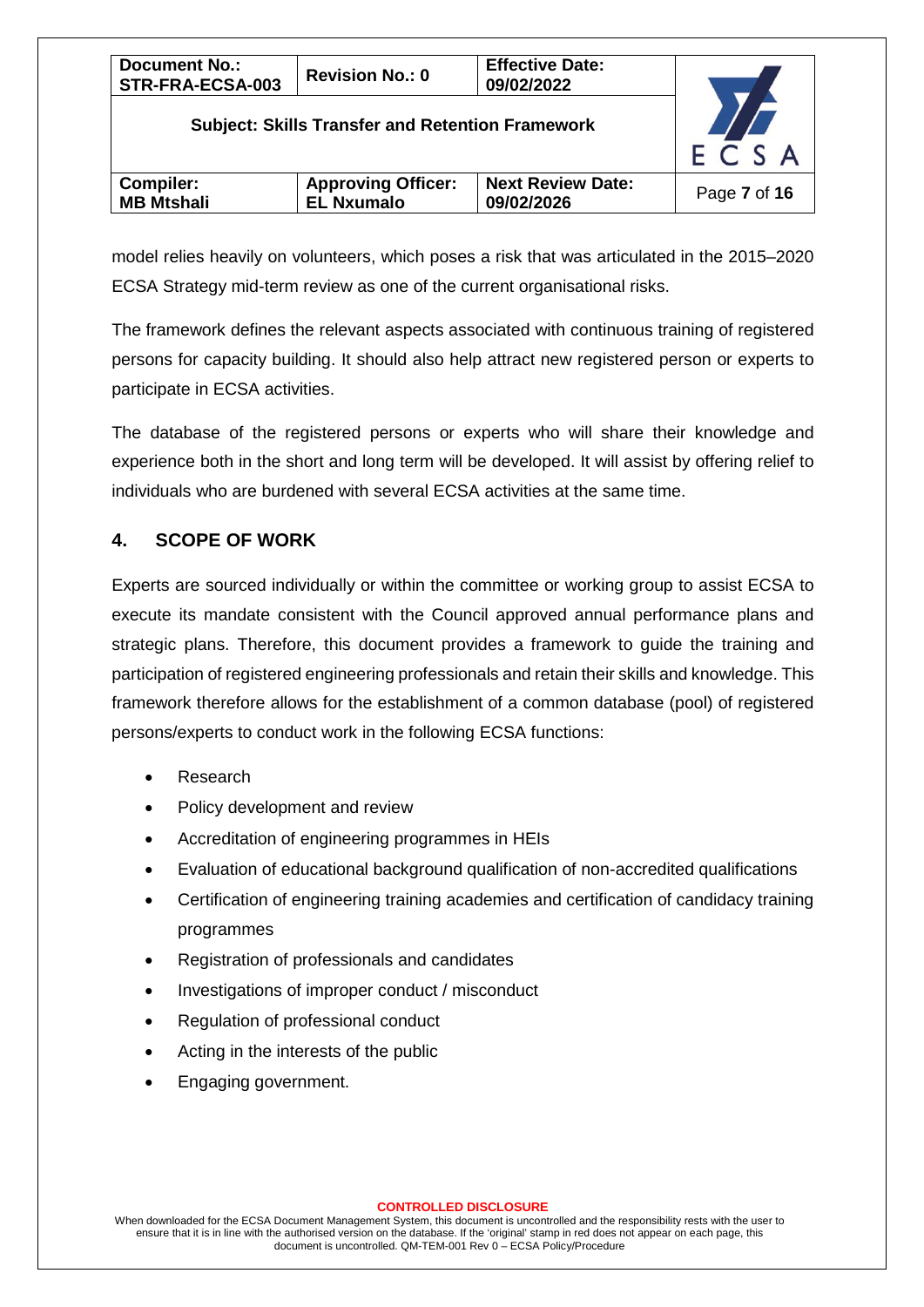| <b>Document No.:</b><br>STR-FRA-ECSA-003                | <b>Revision No.: 0</b>                         | <b>Effective Date:</b><br>09/02/2022   |                      |
|---------------------------------------------------------|------------------------------------------------|----------------------------------------|----------------------|
| <b>Subject: Skills Transfer and Retention Framework</b> |                                                |                                        | $F \overline{C} S A$ |
| <b>Compiler:</b><br><b>MB Mtshali</b>                   | <b>Approving Officer:</b><br><b>EL Nxumalo</b> | <b>Next Review Date:</b><br>09/02/2026 | Page 8 of 16         |

## **5. APPLICABLE LEGISLATIVE FRAMEWORK**

The relevant legislation includes, among others, the following Acts, as amended, and policy directives as determined from time-to-time by the Minister of Public Works as the shareholder on behalf of the South African government.

- Engineering Profession Act, 46 of 2000
- Council for Built Environment Act, 43 of 2000
- Promotion of Access to Information Act, 2 of 2000
- Promotion of Administrative Justice Act, 3 of 2000
- Electronic Communications and Transactions Act, 25 of 2002
- Protection of Personal Information Act, 4 of 2013
- Skills Development Act, 97 of 1998.

## **6. CRITERIA FOR PARTICIPATION IN TRAINING**

The terms and requirements for participating in training (to form part of the database pool) are explained below.

- (a) Registered persons must be in good standing with ECSA, meaning that registration status must be active.
- (b) Registered persons must be in a registration category and discipline relevant to the task.
- (c) Experts must be an academic with specific expertise required for the task.
- (d) Experts must have legal expertise relating to the task.
- (e) Retired registered persons/experts with vast knowledge relating to the task.
- (f) Experts must have relevant educational level for the task.

Registered persons or experts must have:

- undergone ECSA training relevant to the task
- been positively rated after participation in any ECSA activity.
- **Note:** No persons whose registration has been cancelled or have been found guilty of improper conduct or misconduct may be in the database.

**CONTROLLED DISCLOSURE**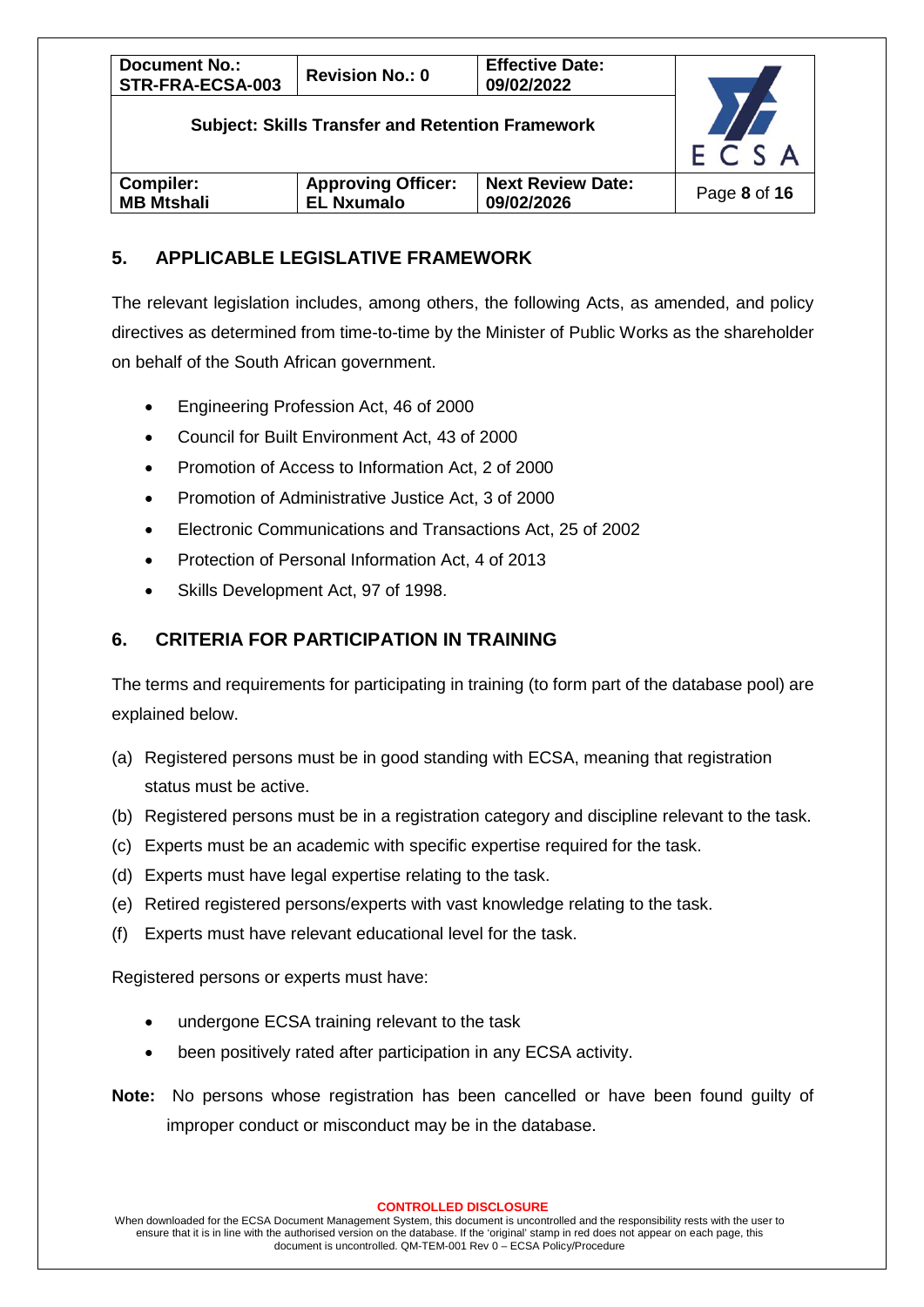| <b>Document No.:</b><br>STR-FRA-ECSA-003                | <b>Revision No.: 0</b>                         | <b>Effective Date:</b><br>09/02/2022   |              |
|---------------------------------------------------------|------------------------------------------------|----------------------------------------|--------------|
| <b>Subject: Skills Transfer and Retention Framework</b> | $E\overline{C}$ S A                            |                                        |              |
| Compiler:<br><b>MB Mtshali</b>                          | <b>Approving Officer:</b><br><b>EL Nxumalo</b> | <b>Next Review Date:</b><br>09/02/2026 | Page 9 of 16 |

## **7. TRAINING NOTICE**

Training of the above experts remains the responsibility of ECSA's Business Units (BUs). The Business Units will send a notice for training via the office of the Executive at the beginning of the financial year according to approved budgets.

The office of the Executive will collate information from the BUs in consultation with those BUs.

In cases of common dates of training within the Division, affected parties must communicate (this is important for ensuring that no persons are appointed to more than one task at a time).

All Divisional training plans should be submitted to the Executive which is a custodian of the database.

BU Managers are responsible for ensuring that the training notice is sent out timeously to the ICT Business Unit (ICT BU) and invitees as per BU needs.

#### **8. TRAINING SUPPORT BY THE IT BUSINESS UNIT**

The ICT BU will send a training notice from the database.

During the training, the ICT BU will provide an online Attendance Registration Form for training participants to complete that is directly linked to the database, including development and updates. The Attendance Registration Form will contain information that provides all the details the database requires.

The database should be linked to Microsoft Bookings to enable different BUs to keep track of active registered persons / experts to avoid double booking.

Staff will need to be trained on how to operate Microsoft bookings.

#### **CONTROLLED DISCLOSURE**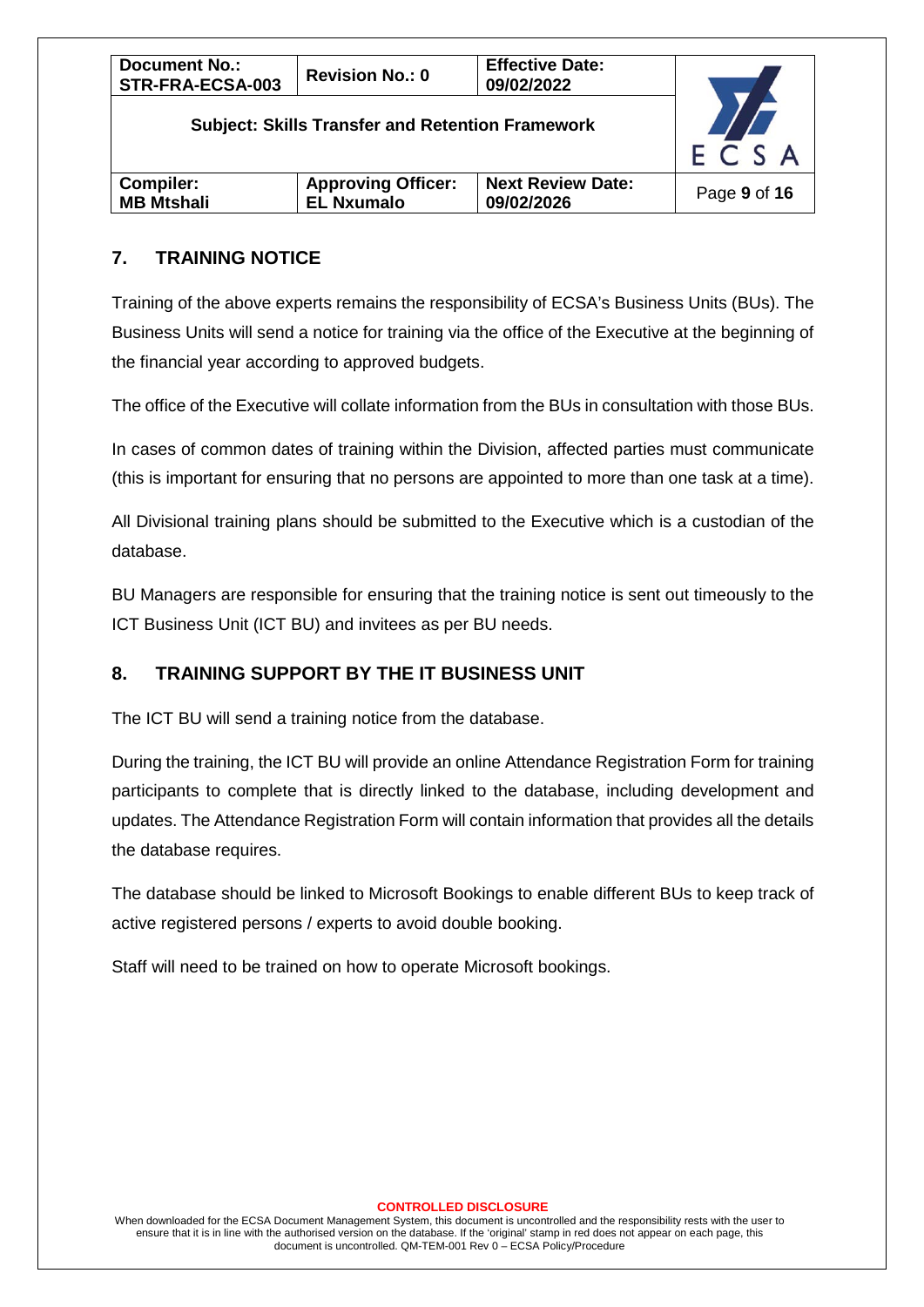| <b>Document No.:</b><br>STR-FRA-ECSA-003                | <b>Revision No.: 0</b>                         | <b>Effective Date:</b><br>09/02/2022   |                     |
|---------------------------------------------------------|------------------------------------------------|----------------------------------------|---------------------|
| <b>Subject: Skills Transfer and Retention Framework</b> |                                                |                                        | $E\overline{C} S A$ |
| <b>Compiler:</b><br><b>MB Mtshali</b>                   | <b>Approving Officer:</b><br><b>EL Nxumalo</b> | <b>Next Review Date:</b><br>09/02/2026 | Page 10 of 16       |

## **9. KEY TRAINING AREAS**

The respective BUs, taking into consideration the different BU activities, will determine the training content. Generic training activities will focus on the following activities:

- Research
- Policy, Standard and Procedures development and review
- Accreditation of engineering programmes in HEIs
- Evaluation of educational background qualification of non-accredited qualifications;
- Certification of engineering training academies and certification of candidacy training programmes
- Qualification evaluation
- Registration of professionals and candidates
- **Investigations**
- Enforcement of compliance.

#### **10. INFORMATION ON THE DATABASE**

Information on the database should be linked to the Attendance Registration Form that must be completed during the training. It is the training organiser's responsibility to communicate the importance of completing the form and/or even allocating a dedicated time slot for registration in the training programme.

The details required are as follows:

- BU responsible for training
- Intention for training (document development, accreditations, registrations, conducting research, investigations or any business needs, for example)
- Name of the training participant
- Registration category
- **Discipline**
- Secondary/dual registration, if any
- Email address
- Office telephone number

#### **CONTROLLED DISCLOSURE**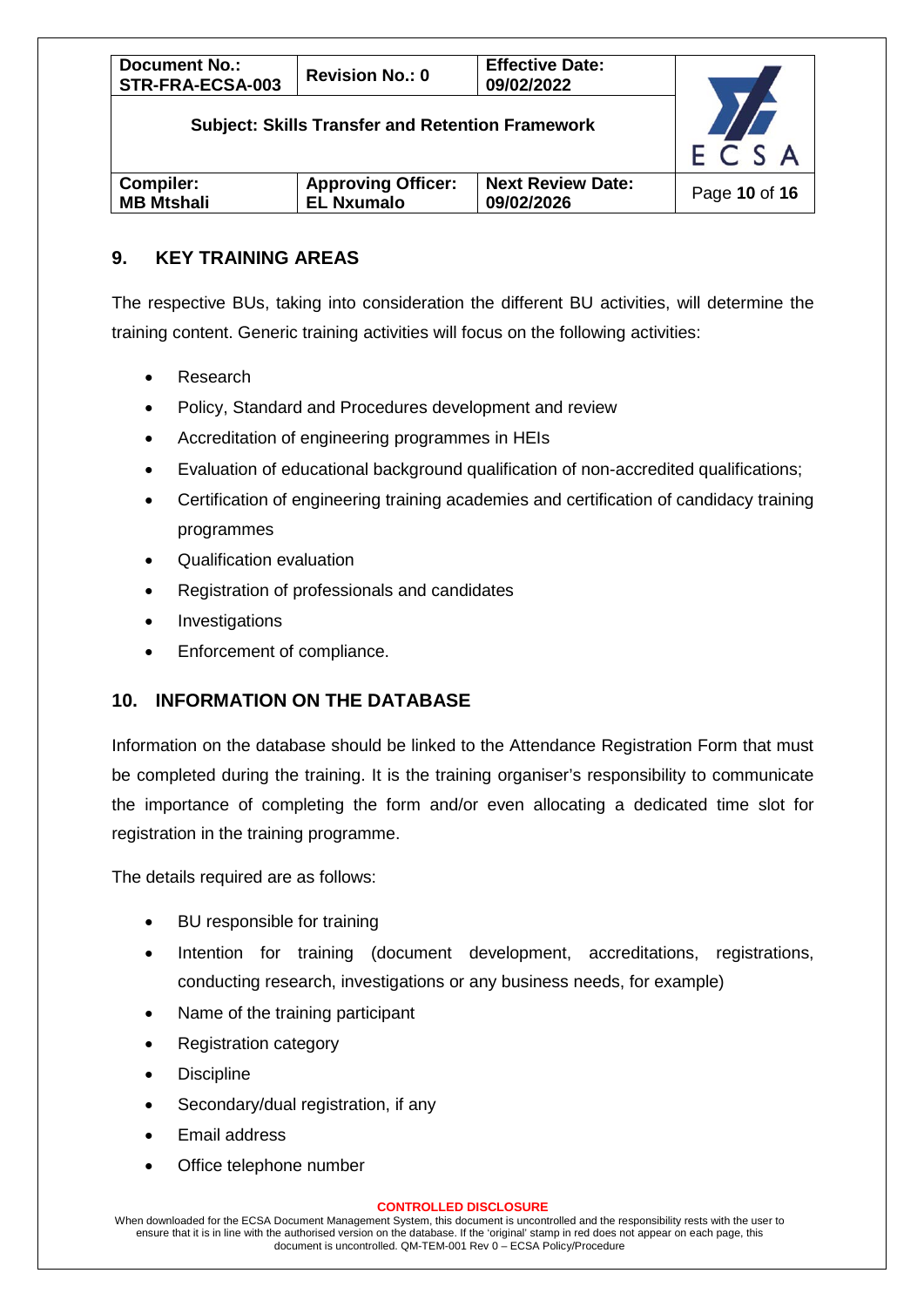| <b>Document No.:</b><br>STR-FRA-ECSA-003                | <b>Revision No.: 0</b> | <b>Effective Date:</b><br>09/02/2022 |                     |
|---------------------------------------------------------|------------------------|--------------------------------------|---------------------|
| <b>Subject: Skills Transfer and Retention Framework</b> |                        |                                      | $E\overline{C}$ S A |
| <b>Compiler:</b><br><b>MB Mtshali</b>                   | Page 11 of 16          |                                      |                     |

- Cell phone number
- **Province**
- Place of residence/work
- Career profile (to enable ECSA to identify required skills for appointment to the working group)

During the training, participants will be requested to give insights on the following questions to ensure that experienced experts share their knowledge and skills properly.

- What knowledge, critical to ECSA's success, would registered persons like to share/retain?
- How would registered persons like this knowledge to be retained?
- What critical expertise would registered persons like to share before retirement?
- How would registered persons like this knowledge to be transferred to the next generation of registered persons?

ECSA personnel may ask registered persons/experts to share information they have identified to be critical.

#### **11. FUNCTIONALITY OF THE DATABASE**

The database will be linked to all scheduled training sessions so that it can be developed during the training and update itself during each training session.

The database will indicate the trained people, the kind of training received, previous ECSA activities and current activities. If the trained person is currently involved in any ECSA activity, the system will show and block the booking to manage double bookings; this will ensure that all individuals can only be used for minimum of one and a maximum of three activities at a time.

All bookings will be processed on the database to ensure equitable exposure for all trained experts.

Experienced experts' answers will be captured as additional information below their profiles to assist ECSA personnel retain those skills by organising further training and documenting knowledge that is pertinent for ECSA's institutional memory and sustainability.

**CONTROLLED DISCLOSURE**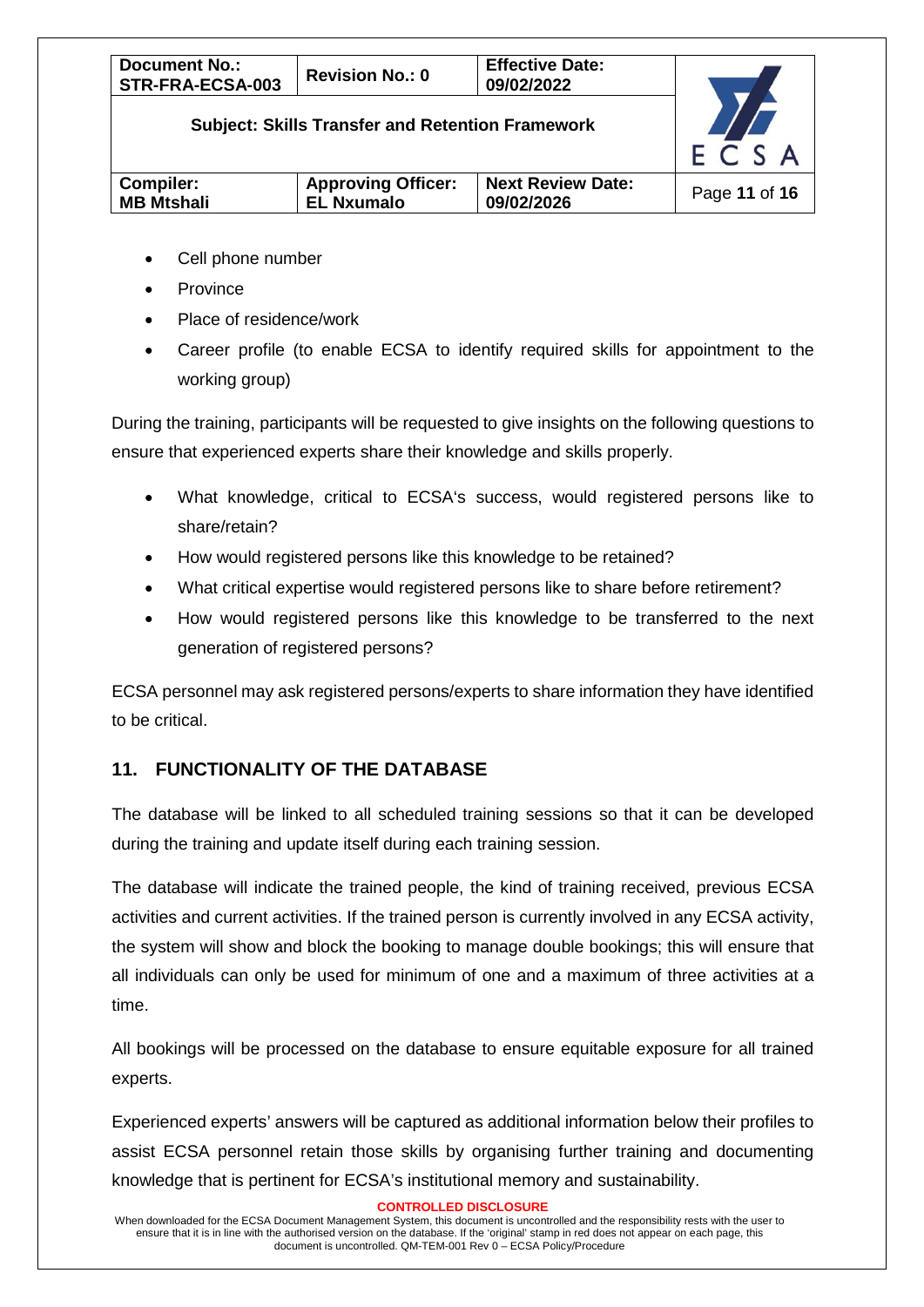| <b>Document No.:</b><br>STR-FRA-ECSA-003                | <b>Revision No.: 0</b>                         |                                        |               |
|---------------------------------------------------------|------------------------------------------------|----------------------------------------|---------------|
| <b>Subject: Skills Transfer and Retention Framework</b> | $F \overline{C} S A$                           |                                        |               |
| Compiler:<br><b>MB Mtshali</b>                          | <b>Approving Officer:</b><br><b>EL Nxumalo</b> | <b>Next Review Date:</b><br>09/02/2026 | Page 12 of 16 |

#### **12. CRITERIA FOR INCLUSION IN THE DATABASE**

The database will comprise experts who are listed in **section 6** above who have undergone relevant training according to ECSA's business requirements. The experts who are currently assisting may be requested to provide training to others as a way of transferring their skills.

The skills transfer and retention database is envisaged as illustrated in **Figure 1** below.



**Figure: 1 Criteria for inclusion in the database**

The delegates should be trained during the training sessions and through actual participation in ECSA activities by being on working groups/task teams and being members of committees that consist of experienced persons. It is the BUs' responsibility to ensure proper balance of experienced and less experienced members when establishing working groups/task teams.

#### **CONTROLLED DISCLOSURE**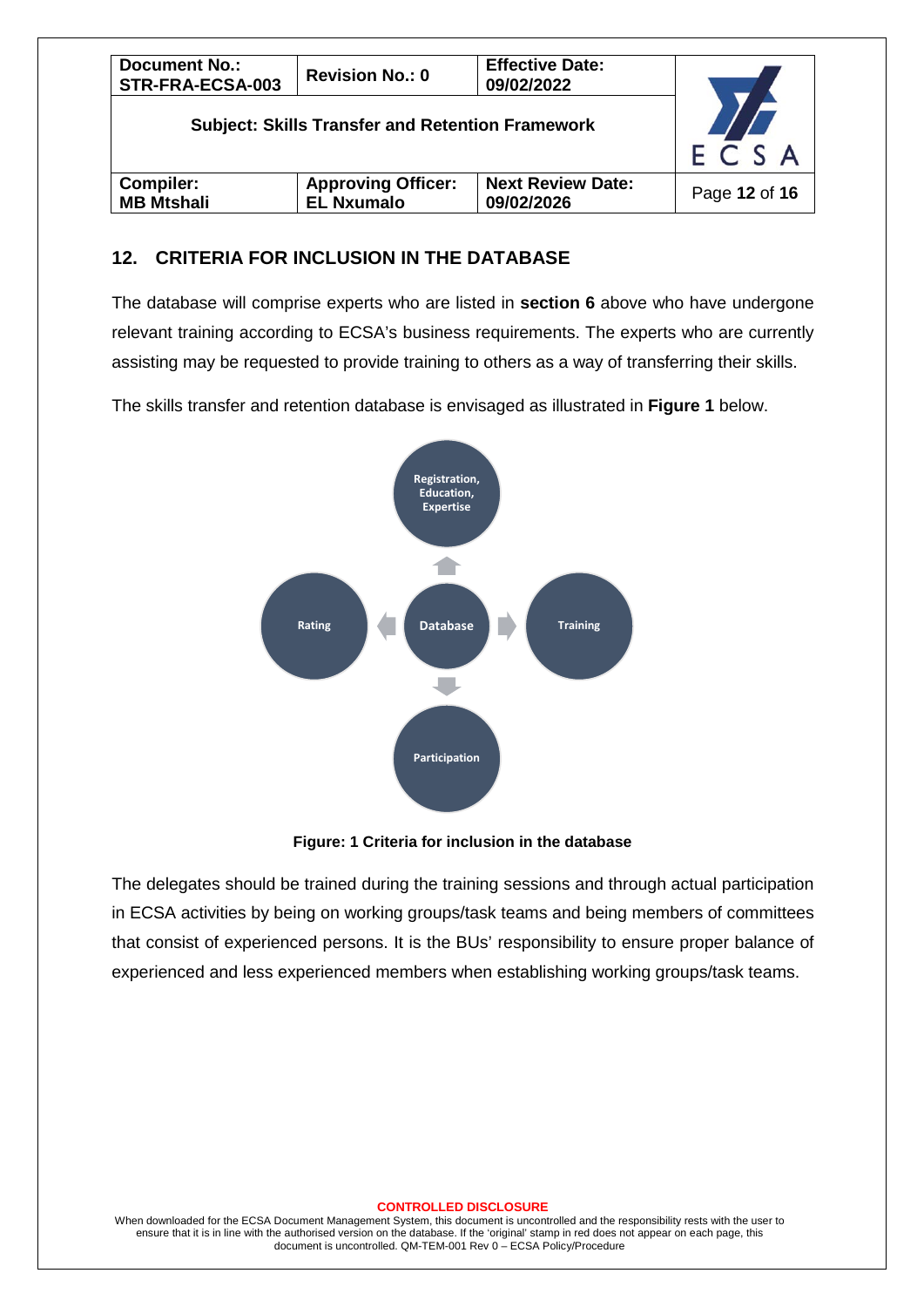| <b>Document No.:</b><br>STR-FRA-ECSA-003                |                                                |                                        |               |
|---------------------------------------------------------|------------------------------------------------|----------------------------------------|---------------|
| <b>Subject: Skills Transfer and Retention Framework</b> | $E\overline{C} S A$                            |                                        |               |
| <b>Compiler:</b><br><b>MB Mtshali</b>                   | <b>Approving Officer:</b><br><b>EL Nxumalo</b> | <b>Next Review Date:</b><br>09/02/2026 | Page 13 of 16 |

## **13. ASSESSMENT OF EFFECTIVENESS OF SERVICES RENDERED AND RECEIVED**

The assessment of services rendered and received will be two-way in the sense that the BU will assess services rendered and experts will assess support received from the BU. Assessment must be conducted after each activity, using the relevant rating tool (see **Appendix A: Service Provider (Working Group) RDD&R Rating**). The BU will also be assessed by the person who rendered the service in terms of the support provided (see **Appendix B: RDD&R Service Provider Satisfaction Rating Tool**). The assessment should be done by relevant BUs where the work has been conducted.

#### **14. CONCLUSION**

This framework's effectiveness is dependent on the users. The framework is broad enough to cover all key, core dimensions of skills transfer and knowledge retention practice in line with ECSA's different functions. Ultimately, the framework is developed to lead to best practice.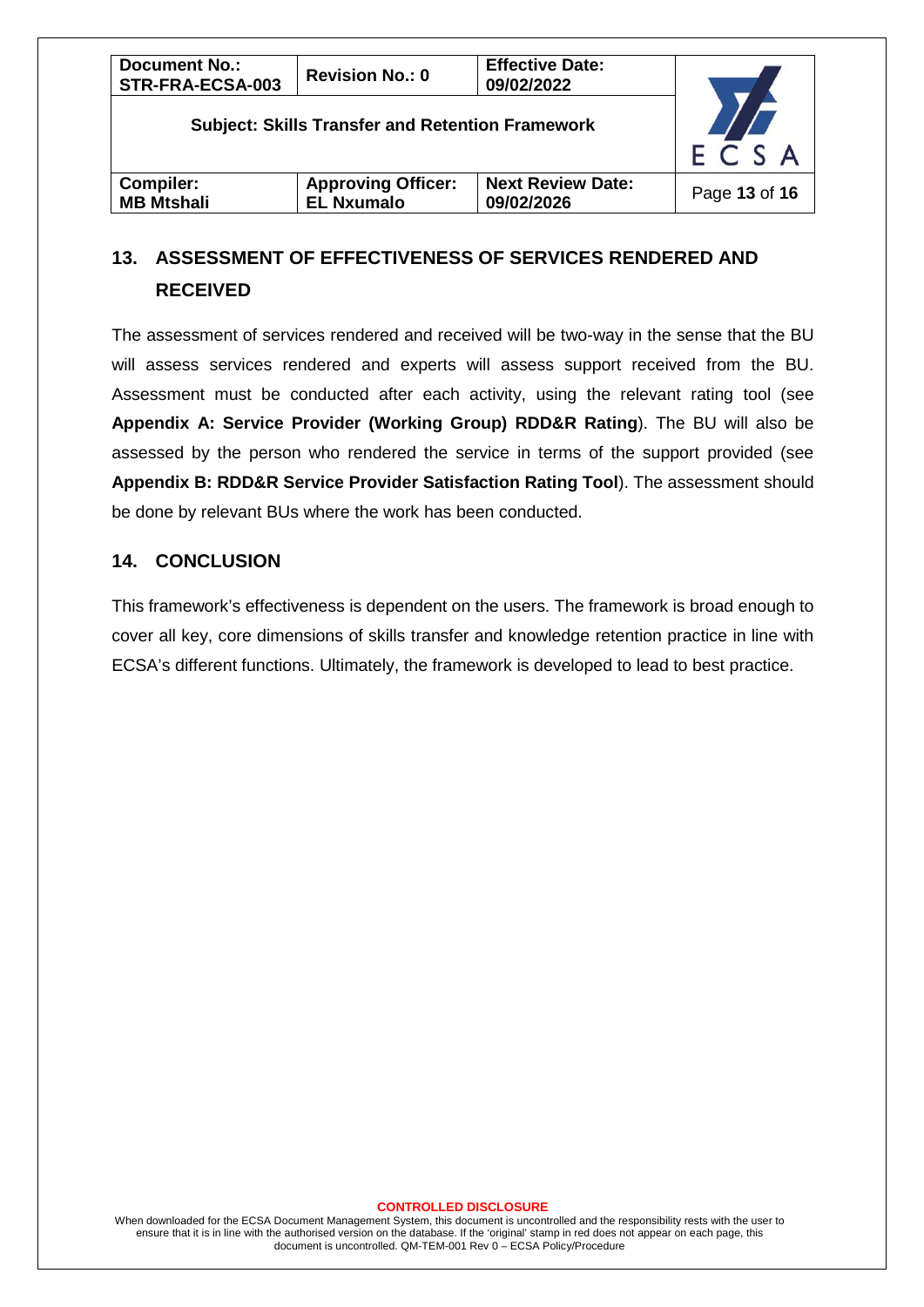| <b>Document No.:</b><br>STR-FRA-ECSA-003                |                                                                                          |  |  |  |  |
|---------------------------------------------------------|------------------------------------------------------------------------------------------|--|--|--|--|
| <b>Subject: Skills Transfer and Retention Framework</b> | $F \overline{C} S A$                                                                     |  |  |  |  |
| <b>Compiler:</b><br><b>MB Mtshali</b>                   | <b>Next Review Date:</b><br><b>Approving Officer:</b><br><b>EL Nxumalo</b><br>09/02/2026 |  |  |  |  |

#### **REVISION HISTORY**

| <b>Revision number Revision date</b> |                               | <b>Revision details</b>                                                                                                         | <b>Approved by</b>                  |
|--------------------------------------|-------------------------------|---------------------------------------------------------------------------------------------------------------------------------|-------------------------------------|
| Rev. 0 Draft A                       | 27 September 2021 First draft |                                                                                                                                 | RDD&R                               |
| Rev. 0 Draft B                       | 27 October 2021               | Revision of the first draft                                                                                                     | RDD&R                               |
| Rev. 0 Draft C                       | 07 November 2021              | Consultation with Education, RDD&R<br>Registration, CPD, Legal,<br>IT, Quality and Research<br><b>Business Units for inputs</b> |                                     |
| Rev. 0 Draft D                       | 14 December 2021              | Review and<br>Recommendation for<br>Approval                                                                                    | Executive RPS:<br><b>EL Nxumalo</b> |
| Rev. 0                               | 09 February 2022              | Approval                                                                                                                        | <b>RPSC</b>                         |

The Framework for:

#### **Skills Transfer and Retention**

Revision 0 dated 09 February 2022 and consisting of 14 pages has been reviewed for adequacy by the Business Unit Manager and is approved by the Executive: Research Policy and Standards **(RPS).**

..................................... ................................. 10/03/2022

Business Unit Manager **Date** Date

..................................... ................................. 2022/03/10

This definitive version of this policy is available on our website.

**CONTROLLED DISCLOSURE**

Executive: **RPS** Date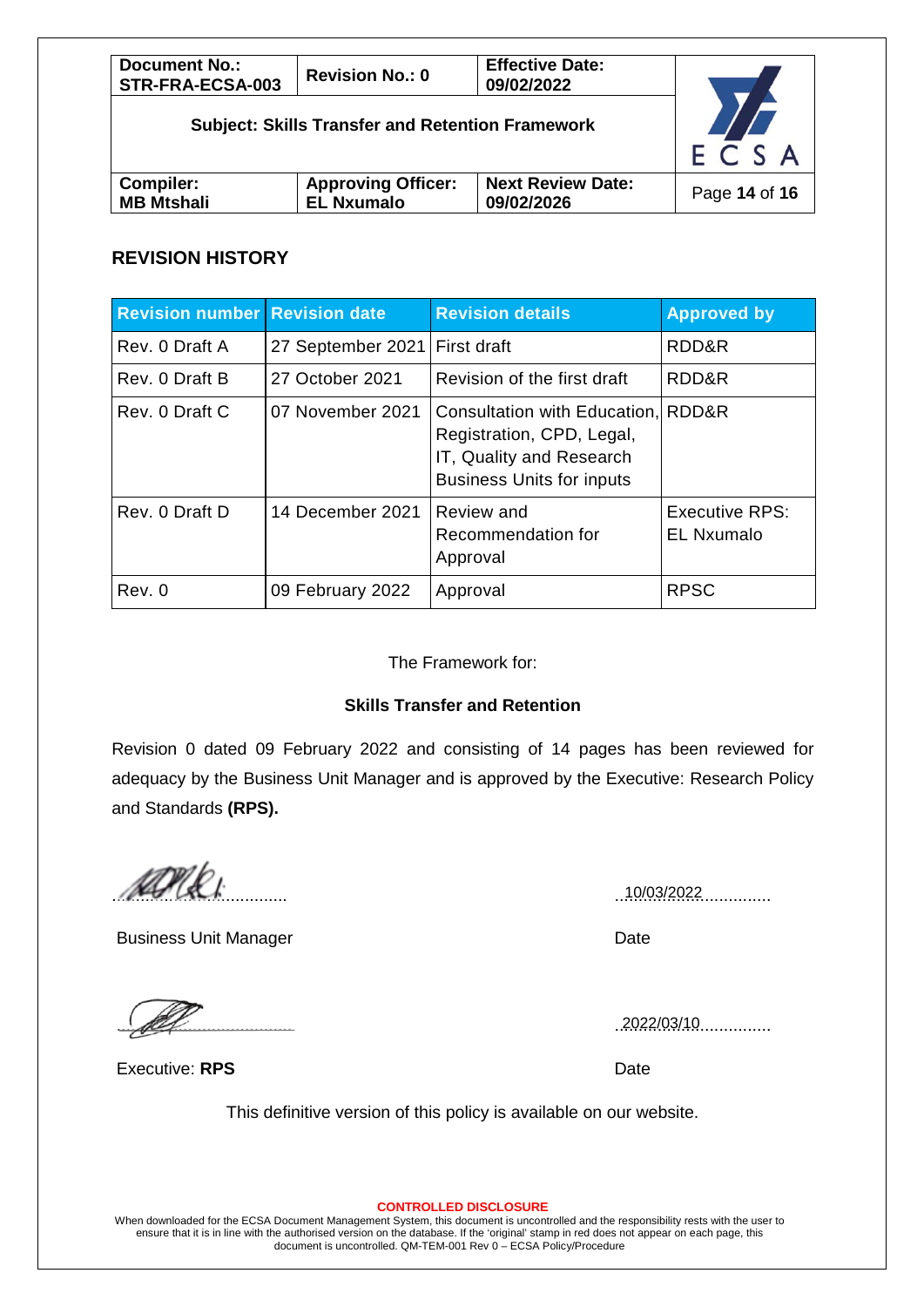| <b>Document No.:</b><br>STR-FRA-ECSA-003                |                                                |               |
|---------------------------------------------------------|------------------------------------------------|---------------|
| <b>Subject: Skills Transfer and Retention Framework</b> | $E\overline{C} S A$                            |               |
| <b>Compiler:</b><br><b>MB Mtshali</b>                   | <b>Approving Officer:</b><br><b>EL Nxumalo</b> | Page 15 of 16 |

## **Appendix A: Service Provider (Working Group) RDD&R Rating)**

#### **Name & Surname:**

#### **Name of the Reviewed/Developed documents:**

|                                                                                                                                            | <b>Service Provider Satisfaction Rating</b> |                  |             |                   |                                  |                                                      |
|--------------------------------------------------------------------------------------------------------------------------------------------|---------------------------------------------|------------------|-------------|-------------------|----------------------------------|------------------------------------------------------|
| <b>Questions</b>                                                                                                                           | <b>Very</b><br><b>Satisfied</b>             | <b>Satisfied</b> | <b>Okay</b> | Dis-<br>satisfied | <b>Very</b><br>Dis-<br>satisfied | <b>Comment:</b><br><b>Strength or</b><br>Improvement |
| 1 How satisfied are<br>you with the way the<br><b>BU resolved issues</b><br>you encountered<br>during the document<br>review/development?  |                                             |                  |             |                   |                                  |                                                      |
| 2 How satisfied are<br>you with the<br>administrative<br>support that was<br>provided to you<br>during the document<br>review/development? |                                             |                  |             |                   |                                  |                                                      |
| 3 How satisfied are<br>you with the<br>availability of<br>resources you<br>needed or that were<br>provided by the RPS<br>team.             |                                             |                  |             |                   |                                  |                                                      |
| 4 How could we improve your experience with the BU?                                                                                        |                                             |                  |             |                   |                                  |                                                      |
| Comments:                                                                                                                                  |                                             |                  |             |                   |                                  |                                                      |

Signature: Date:

**CONTROLLED DISCLOSURE**